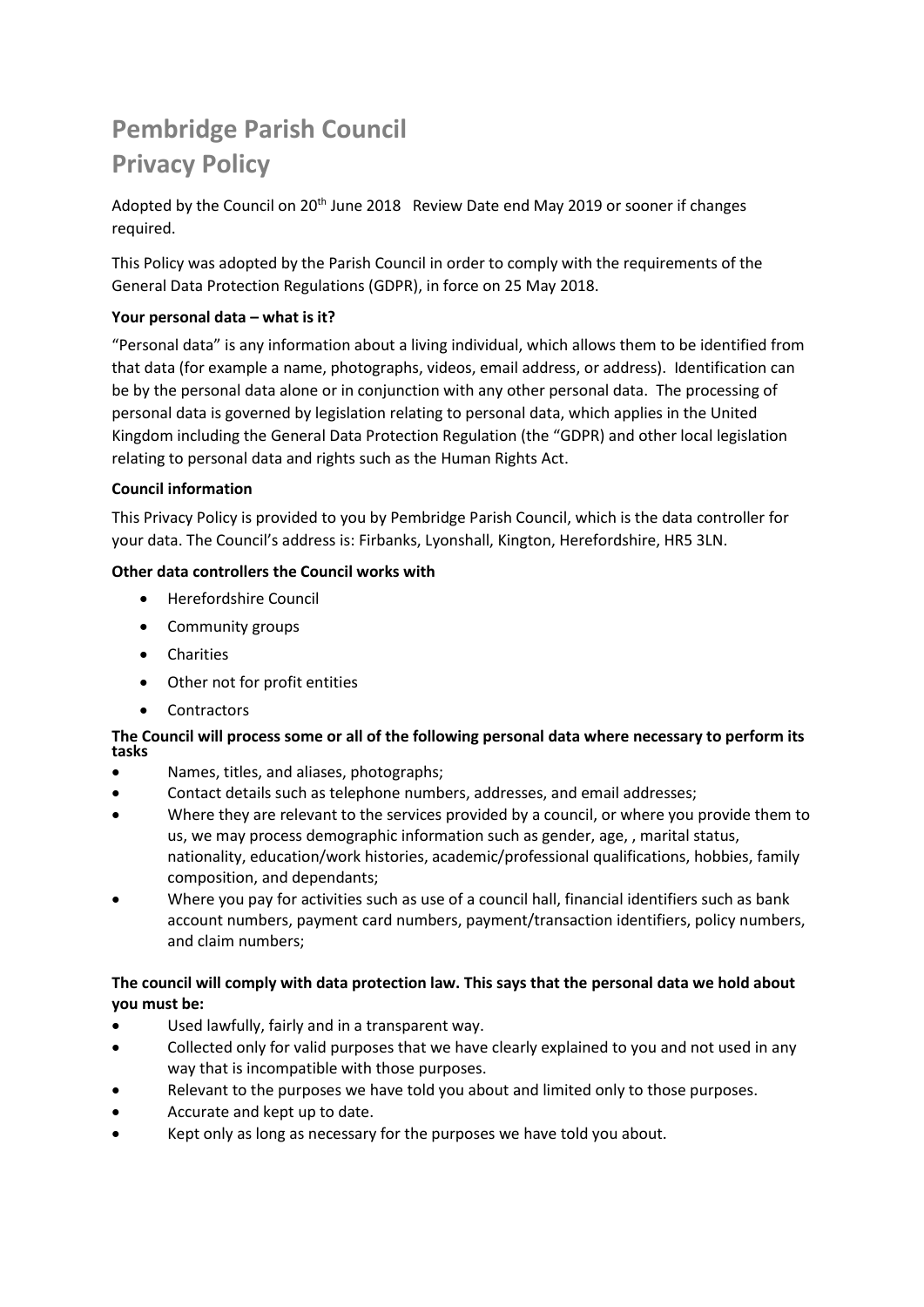• Kept and destroyed securely including ensuring that appropriate technical and security measures are in place to protect your personal data to protect personal data from loss, misuse, unauthorised access and disclosure.

## **We use your personal data for some or all of the following purposes:**

- To deliver public services including to understand your needs to provide the services that you request and to understand what we can do for you and inform you of other relevant services;
- To confirm your identity to provide some services;
- To contact you by post, email, telephone or using social media (e.g., Facebook, Twitter, WhatsApp);
- To help us to build up a picture of how we are performing;
- To prevent and detect fraud and corruption in the use of public funds and where necessary for the law enforcement functions;
- To enable us to meet all legal and statutory obligations and powers including any delegated functions;
- To carry out comprehensive safeguarding procedures (including due diligence and complaints handling) in accordance with best safeguarding practice from time to time with the aim of ensuring that all children and adults-at-risk are provided with safe environments and generally as necessary to protect individuals from harm or injury;
- To promote the interests of the council;
- To maintain our own accounts and records;
- To seek your views, opinions or comments;
- To notify you of changes to our facilities, services, events and staff, councillors and role holders;
- To send you communications which you have requested and that may be of interest to you. These may include information about campaigns, appeals, other new projects or initiatives;
- To process relevant financial transactions including grants and payments for goods and services supplied to the council
- To allow the statistical analysis of data so we can plan the provision of services.

## **What is the legal basis for processing your personal data?**

The council is a public authority and has certain powers and duties. Most of your personal data is processed for compliance with a legal obligation which includes the discharge of the council's statutory functions and powers. Sometime when exercising these powers or duties it is necessary to process personal data of residents or people using the council's services. We will always take into account your interests and rights. This Privacy Policy sets out your rights and the council's obligations to you in detail.

We may also process personal data if it is necessary for the performance of a contract with you, or to take steps to enter into a contract. An example of this would be processing your data in connection with the use of sports facilities, or the acceptance of an allotment garden tenancy.

Sometimes the use of your personal data requires your consent. We will first obtain your consent to that use.

## **Sharing your personal data**

The council will implement appropriate security measures to protect your personal data. This section of the Privacy Policy provides information about the third parties with whom the council will share your personal data. These third parties also have an obligation to put in place appropriate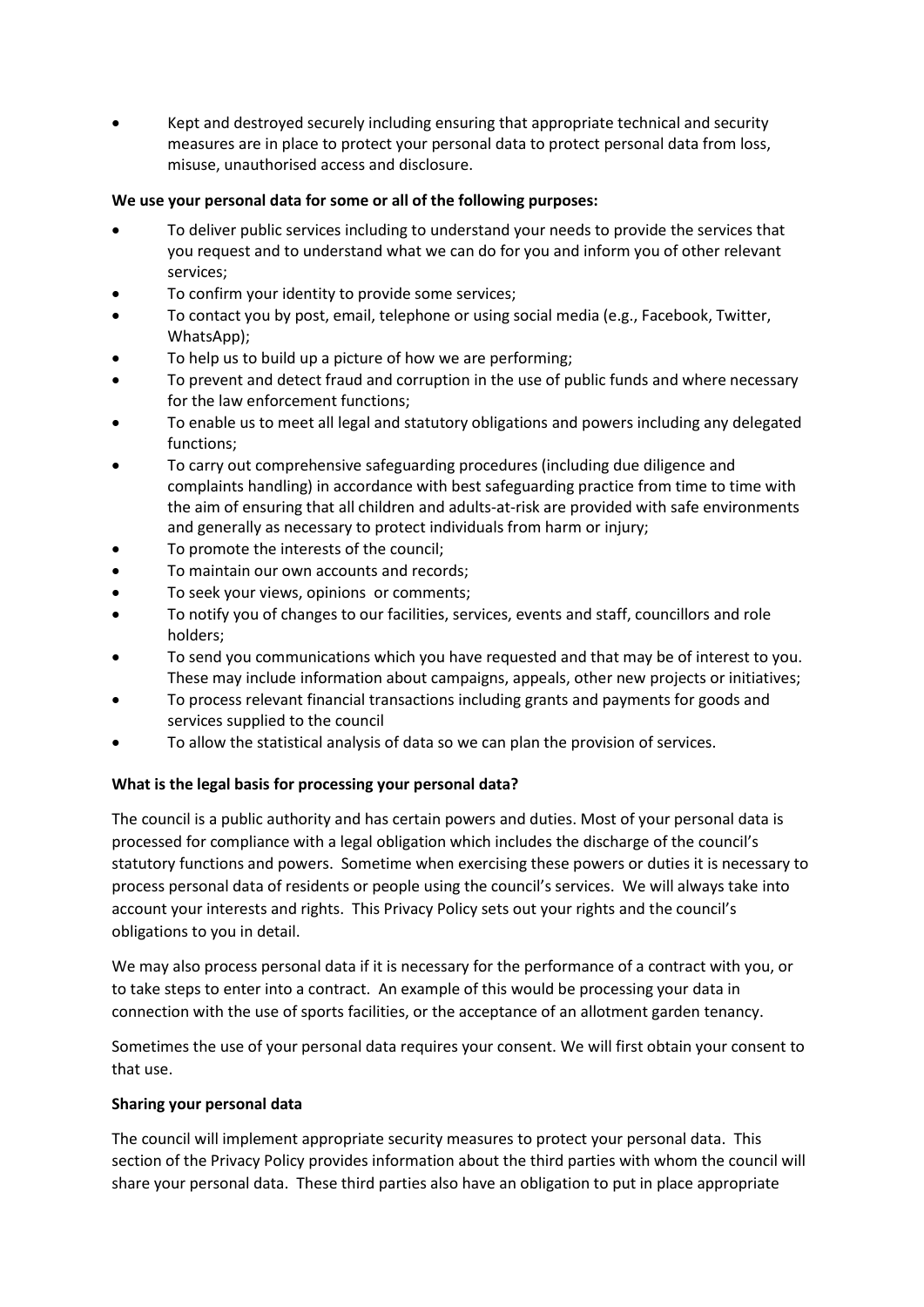security measures and will be responsible to you directly for the manner in which they process and protect your personal data. It is likely that we will need to share your data with some or all of the following (but only where necessary):

Our agents, suppliers and contractors. For example, we may ask a commercial provider to publish or distribute newsletters on our behalf, or to maintain our database software;

On occasion, other local authorities or not for profit bodies with which we are carrying out joint ventures e.g. in relation to facilities or events for the community.

#### **How long do we keep your personal data?**

We will keep some records permanently if we are legally required to do so. We may keep some other records for an extended period of time. For example, it is current best practice to keep financial records for a minimum period of 8 years to support HMRC audits or provide tax information. We may have legal obligations to retain some data in connection with our statutory obligations as a public authority. The council is permitted to retain data in order to defend or pursue claims. In some cases the law imposes a time limit for such claims (for example 3 years for personal injury claims or 6 years for contract claims). We will retain some personal data for this purpose as long as we believe it is necessary to be able to defend or pursue a claim. In general, we will endeavour to keep data only for as long as we need it. This means that we will delete it when it is no longer needed.

#### **Your rights and your personal data**

You have the following rights with respect to your personal data:

When exercising any of the rights listed below, in order to process your request, we may need to verify your identity for your security. In such cases we will need you to respond with proof of your identity before you can exercise these rights.

#### *The right to access personal data we hold on you*

#### *The right to correct and update the personal data we hold on you*

*The right to have your personal data erased*

#### *The right to object to processing of your personal data or to restrict it to certain purposes only*

#### *The right to data portability*

# *The right to withdraw your consent to the processing at any time for any processing of data to which consent was obtained*

#### *The right to lodge a complaint with the Information Commissioner's Office.*

You can contact the Information Commissioners Office on 0303 123 1113 or via email https://ico.org.uk/global/contact-us/email/ or at the Information Commissioner's Office, Wycliffe House, Water Lane, Wilmslow, Cheshire SK9 5AF.

#### **Transfer of Data Abroad**

Any personal data transferred to countries or territories outside the European Economic Area ("EEA") will only be placed on systems complying with measures giving equivalent protection of personal rights either through international agreements or contracts approved by the European